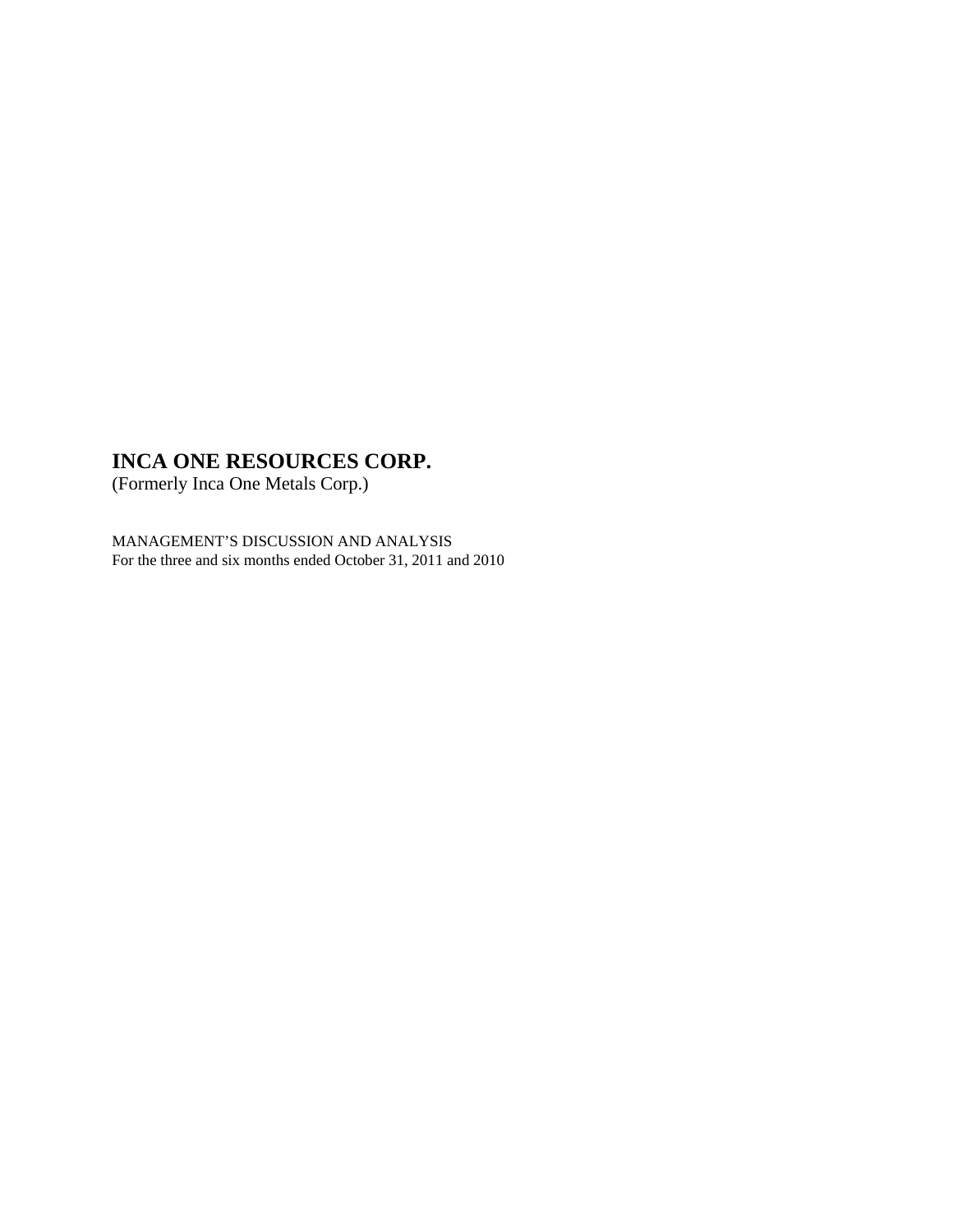(Formerly Inca One Metals Corp.)

Management's Discussion & Analysis For the three and six months ended October 31, 2011 and 2010

Inca One Resources Corp. (the "Company" or "Inca One") incorporated under the laws of Canada on November 9, 2005, is an exploration stage company engaged in the acquisition, exploration and development of mineral properties. It presently holds, or has the right to acquire 100% of the shares of a private Peruvian company which owns a 100% interest in the Las Huaquillas gold-copper project (the "Property") located in the Department of Cajamarca in northern Peru. In addition to the Company's ongoing work program on the Property, it continues to actively evaluate new potential projects. The Company is listed for trading on the TSX Venture Exchange under the symbol "IO".

This management's discussion and analysis ("MD&A") reports on the operating results and financial condition of the Company for the three and six months ended October 31, 2011 and is prepared as of December 29, 2011. The MD&A should be read in conjunction with the Company's unaudited condensed interim consolidated financial statements for the three and six months ended October 31, 2011 and the notes thereto which were prepared in accordance with IAS 34 - Interim Financial Reporting and on the basis of International Financial Reporting Standards ("IFRS") and interpretations expected to be effective as at the Company's first IFRS annual reporting date on April 30, 2012. The MD&A should also be read in conjunction with the audited financial statements and management's discussion and analysis for the year ended April 30, 2011 which were prepared in accordance with Canadian generally accepted accounting principles ("Canadian GAAP") prior to the conversion to IFRS.

All dollar amounts referred to in this MD&A are expressed in Canadian dollars except where indicated otherwise.

#### **Cautionary Note Regarding Forward-Looking Information**

This document may contain "forward-looking information" within the meaning of Canadian securities legislation ("forward-looking statements"). These forward-looking statements are made as of the date of this document and Company does not intend, and does not assume any obligation, to update these forward-looking statements, except as required under applicable securities legislation.

Forward-looking statements relate to future events or future performance and reflect management's expectations or beliefs regarding future events and include, but are not limited to, the Company and its operations, its planned exploration activities, the adequacy of its financial resources and statements with respect to the estimation of mineral reserves and mineral resources, the realization of mineral reserve estimates, the timing and amount of estimated future production, costs of production, capital expenditures, success of mining operations, environmental risks, unanticipated reclamation expenses, title disputes or claims and limitations on insurance coverage. In certain cases, forward-looking statements can be identified by the use of words such as "plans", "expects" or "does not expect", "is expected", "budget", "scheduled", "estimates", "forecasts", "intends", "anticipates" or "does not anticipate", or "believes", or variations of such words and phrases or statements that certain actions, events or results "may", "could", "would", "might" or "will be taken", "occur" or "be achieved" or the negative of these terms or comparable terminology. In this document, certain forward-looking statements are identified by words including "may", "future", "expected", "intends" and "estimates". By their very nature forward-looking statements involve known and unknown risks, uncertainties and other factors which may cause the actual results, performance or achievements of the Company to be materially different from any future results, performance or achievements expressed or implied by the forward-looking statements. Such factors include, among others, risks related to actual results of current exploration activities; changes in project parameters as plans continue to be refined; future prices of resources; possible variations in ore reserves, grade or recovery rates; accidents, labour disputes and other risks of the mining industry; delays in obtaining governmental approvals or financing or in the completion of development or construction activities; as well as those factors detailed from time to time in the Company's interim and annual consolidated financial statements and management's discussion and analysis of those statements, all of which are filed and available for review under the Company's profile on SEDAR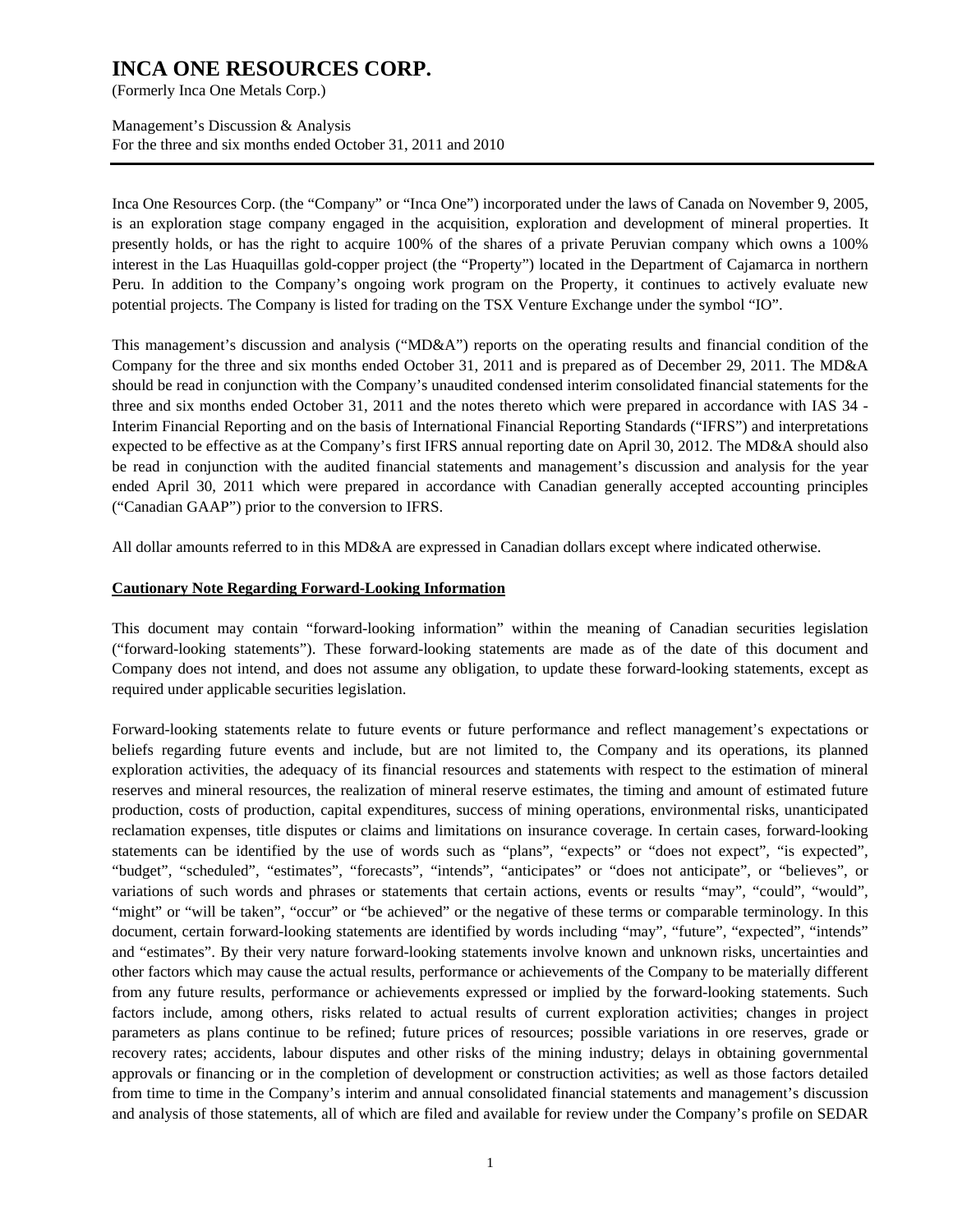(Formerly Inca One Metals Corp.)

Management's Discussion & Analysis For the three and six months ended October 31, 2011 and 2010

at www.sedar.com. Although the Company has attempted to identify important factors that could cause actual actions, events or results to differ materially from those described in forward-looking statements, there may be other factors that cause actions, events or results not to be as anticipated, estimated or intended. The Company provides no assurance that forward-looking statements will prove to be accurate, as actual results and future events could differ materially from those anticipated in such statements. Accordingly, readers should not place undue reliance on forward-looking statements.

### **Highlights for the Period**

Effective May 11, 2011, the Company changed its name to Inca One Metals Corp. and its common shares commenced trading on the Exchange under the new trading symbol "IO".

- On May 24, 2011, the Company entered into a loan agreement whereby Inca One will advance up to US\$100,000 to a Peruvian company to fund its exploration activities.

- On June 28, 2011, Inca One formed its wholly-owned subsidiary in Peru named Inca One Metals S.A.

On June 30, 2011, the Company closed a non-brokered private placement of 5,000,000 at \$0.40 per unit for gross proceeds of \$2,000,000.

The Company terminated its option agreement with Unity Energy Corp. with regard to the Thorburn Lake property and wrote off \$40,545 in resource property costs.

- On July 1, 2011, Inca One hired Katty Vargas as General Manger in Peru. Mrs. Vargas has 17 years of experience working for international exploration mining companies. She has worked with Anglo Gold Ashanti, The Grosso Group, Pasminco Exploration, and most recently with Norsemont Mining Inc.

- On September 1, 2011, Inca One opened its offices in Lima, Peru.

- On October 26, 2011, the Company changed its name from Inca One Metals Corp. to Inca One Resources Inc. There is no change to the Company's capital structure or trading symbol, "IO".

- On October 19, 2011, Inca One commenced social and environmental baseline studies on the Las Huaquillas Gold project in Peru.

#### **Las Huaquillas Project (the "Project")**

On March 25, 2011, the Company entered into a definitive letter agreement with Rial Minera SAC ("Rial") and its shareholders (collectively the "Optionors") pursuant to which the Company has been granted an option to acquire all of the issued and outstanding shares of Rial (the "Rial Shares"). Rial is a private Peruvian company that owns a 100% interest in the Las Huaquillas gold-copper project located in the Department of Cajamarca in northern Peru. Pursuant to the agreement, the Company can acquire a 100% of the Rial Shares, of which 95% may be acquired by (a) paying an aggregate of US\$5,000,000 to the Optionors; (b) issuing 5,000,000 common shares of the Company to the Optionors; and (c) incurring exploration expenditures of US\$10,000,000 over a period of four years.

Upon the Company acquiring 95% of Rial Shares, a 1% net smelter royalty shall be payable to the Optionors on all future production. After completion of the cash and share payments and exploration expenditures, the Company may earn a further 5% of Rial Shares by issuing an additional 3,000,000 common shares to one of the Optionors within 15 days of notice of exercise of the option. In addition, the Company shall issue to one of the Optionors as bonus payments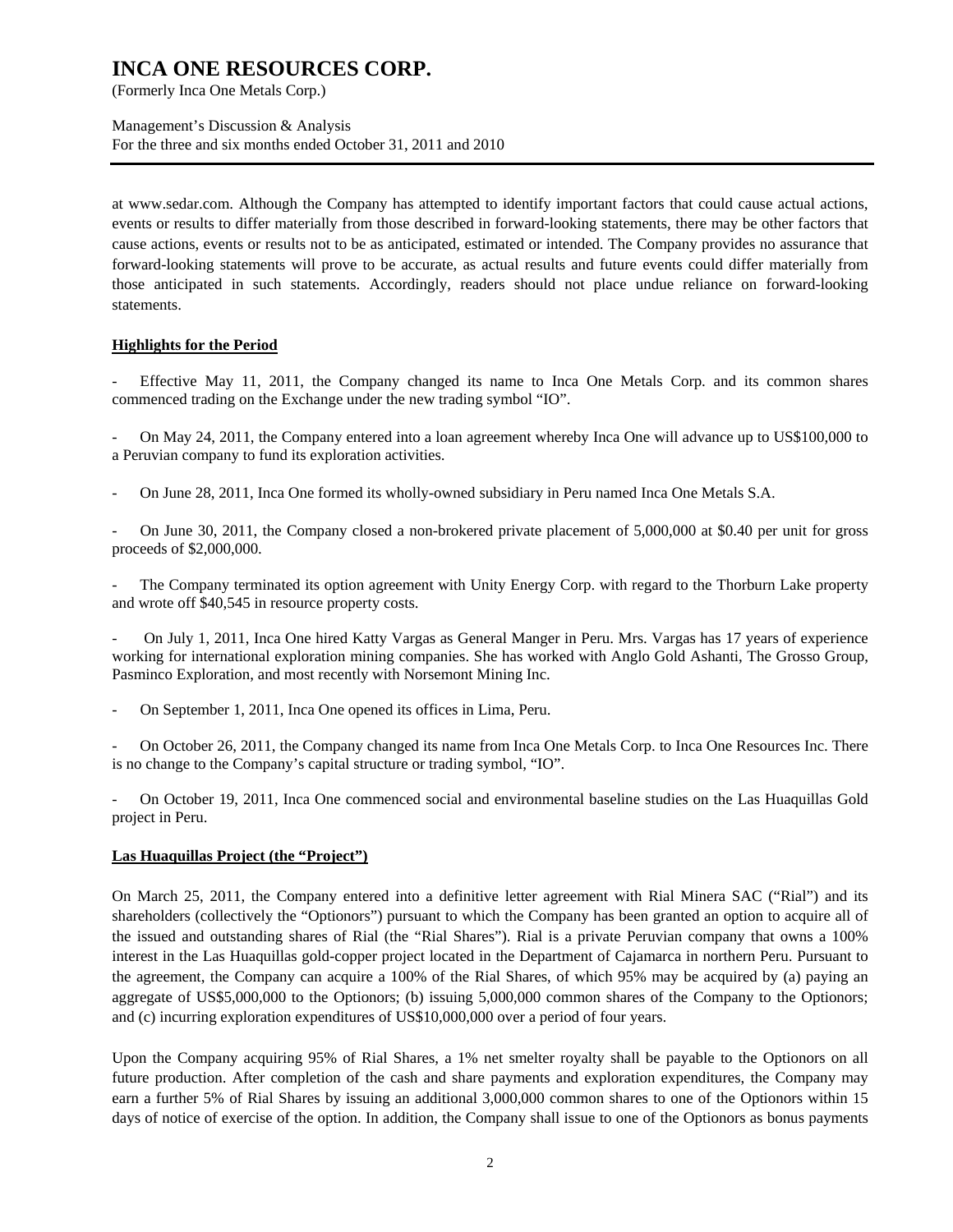(Formerly Inca One Metals Corp.)

Management's Discussion & Analysis For the three and six months ended October 31, 2011 and 2010

one common share of the Company per each new ounce of gold or gold equivalent that is found or determined to exist on the project, in excess of 560,000 ounces of gold or gold equivalent, to be delivered upon public announcement of such discovery.

A finder's fee of \$282,500 and 400,000 common shares are payable to an arm's length party over a period of four years, of which US\$25,000 was paid and 10,000 common shares were issued as at October 31, 2011.

As at October 31, 2011, the Company paid to the Optionors US\$250,000 and issued 200,000 common shares at a fair value of \$74,000 pursuant to the option agreement. In addition, the Company incurred staking costs of \$96,792, other acquisition costs of \$119,382 and exploration expenditures of \$120,621 on the Property.

### *About the Project:*

The Project is located in the Department of Cajamarca in northern Peru. It is easily accessible by road and is situated at a relatively low elevation of between 1000 to 1800 meters. It consists of 9 mineral concessions and is 3700 hectares in size.

The Company recently reported that environmental and social baseline studies have been initiated on the Project. With these studies, the Company will provide a basis for future impact assessments to ensure best practice on environmental and social management throughout the life of the project and further activities, including compliance with governmental requirements to obtain the drilling authorization. The Company shall provide timely updates on further developments with respect to the Company's social and environmental baseline studies.

Peru, a mineral rich country, is the largest gold producer in South America ( $6<sup>th</sup>$  worldwide), the world's largest producer of silver and the 2nd largest producer of copper worldwide as of 2009. **(1)** "The Cajamarca mining district, located in northern Peru, has one of the largest gold inventories in South America with the economic high-sulphidation Yanacocha Au mine, plus several smaller Au epithermal and porphyry Cu-Au deposits."<sup>(2)</sup>

Several gold targets and two porphyry copper-gold systems have been identified on the Project to date:

- a) Gold targets include the 2.2 km long Los Socavones Zone, including the El Huabo and Las Huaquillas showings and the Porvenir-Guabo Alto high-sulphidation epithermal zone.
- b) Porphyry Cu-Au: The Cementerio and San Antonio Cu- Au porphyry systems.

Previous exploration on the Project by Cooperacion Minero Peruano - Alemana (1988-1992) and Sulliden Gold Corporation Ltd. (TSX: SUE, "Sulliden") (1996 - 1999) consisted of surface geological, geochemical, and geophysical studies, 26 drill holes and 1200 meters of underground workings.

In 1998, Sulliden estimated that a 500 meter section of the 2.2 km long **Los Socavones Zone hosts a geological resource of 6.57 million tonnes grading 2.09 g/t Au and 25.2 g/t Ag, equivalent to 443,000 ounces of gold and 5.3 million ounces of silver.** This has been calculated at a cutoff of 1.5 g/t gold, and remains open at depth and along strike. This historic resource, based on 10 drill holes and 20 mineralized intercepts, was estimated by Sulliden to a depth of 200 meters.*(3)* 

The historic resource was calculated in 1998 and the Company has not completed the work necessary to have the historical estimate verified by a Qualified Person. The Company is not treating the estimate as a current NI 43-101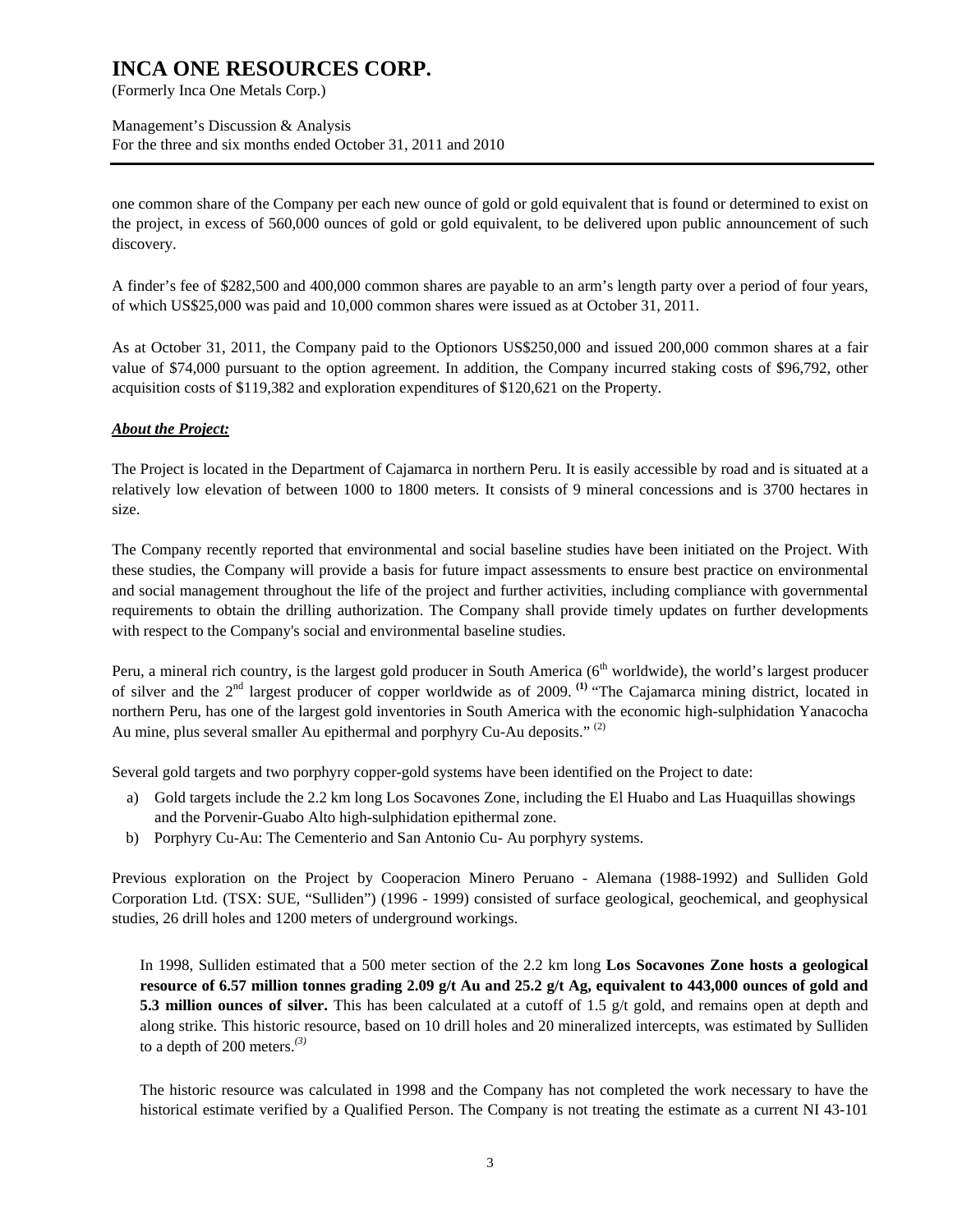(Formerly Inca One Metals Corp.)

Management's Discussion & Analysis For the three and six months ended October 31, 2011 and 2010

defined resource and the historical estimate should not be relied upon. The Project will require considerable future exploration which the Company intends to carry out in due course.

The average true width encountered to date of the Los Socavones gold mineralization is 20+ meters, with some intercepts more than 75 meters in true width. Only a quarter of the length of the Los Socavones Zone has been drill tested in some detail. Table 1 below summarizes some highlighted mineralized intercepts of the Los Socavones Zone. **(3)**

| <b>DDH</b>     | From (m) | To(m)  | Length $(m)$ | Au(g/t) | Ag(g/t) |
|----------------|----------|--------|--------------|---------|---------|
| <b>LH97-08</b> |          | 78.0   | 78.0         | 2.71    | 19.0    |
| LH97-13        | 181.75   | 195.25 | 13.50        | 2.86    | 57.0    |
| LH97-07        | 28.5     | 70.5   | 42.0         | 2.05    | 24.6    |
| $PD-1$         | 100.25   | 134.65 | 34.4         | 2.71    | 38.63   |
| $PD-2$         | 66.15    | 80.15  | 14.0         | 8.41    | 105.93  |
| $PD-4$         | 39.25    | 59.45  | 20.2         | 2.79    | 42.77   |

**Table 1: Highlighted mineralized intercepts of the Los Socavones Zone.** (3)

Sulliden drilled exploratory holes in the Cementario and San Antonio copper-gold-porphyry systems (each system is more than 1 kilometer across) based on soil, rock, and IP anomalies. The best hole at Cementario (LH97-04) intersected 99.5 meters of 0.47% Cu and 0.11g/t Au.**(2)(3)** The Company has filed a technical report relating to the Project prepared in accordance with National Instrument 43-101 on Sedar and it is also available on the Company's website www.incaone.com.

- *(1) Source: US Geological Survey (2009 Minerals Yearbook Peru, February 2011)*
- *(2) Source: Tectonic, Magmatic and Metallogenic Evolution of The Cajamarca Mining District, Northern Peru. PHD Thesis; Richard Charles Idris Davies. December 2002.*
- *(3) Source: Sulliden Annual Report filed August 12, 1998, available on www.sedar.com*

The technical information above has been prepared in accordance with the Canadian regulatory requirements set out in NI 43-101 and reviewed on behalf of the Company by Thomas A. Henricksen, PhD, a Qualified Person under NI 43-101.

### **Risk Factors**

The Company is in the business of acquiring, exploring and, if warranted, developing and exploiting natural resource properties. Due to the nature of the Company's business and the present stage of exploration of its resource property (which is primarily early stage exploration property with no known resources or reserves that have not been explored by modern methods), the following risk factors, among others, will apply:

*Mining Industry is Intensely Competitive:* The Company's business of the acquisition, exploration and development of mineral properties is intensely competitive. The Company may be at a competitive disadvantage in acquiring additional mining properties because it must compete with other individuals and companies, many of which have greater financial resources, operational experience and technical capabilities than the Company. Increased competition could adversely affect the Company's ability to attract necessary capital funding or acquire suitable producing properties or prospects for mineral exploration in the future.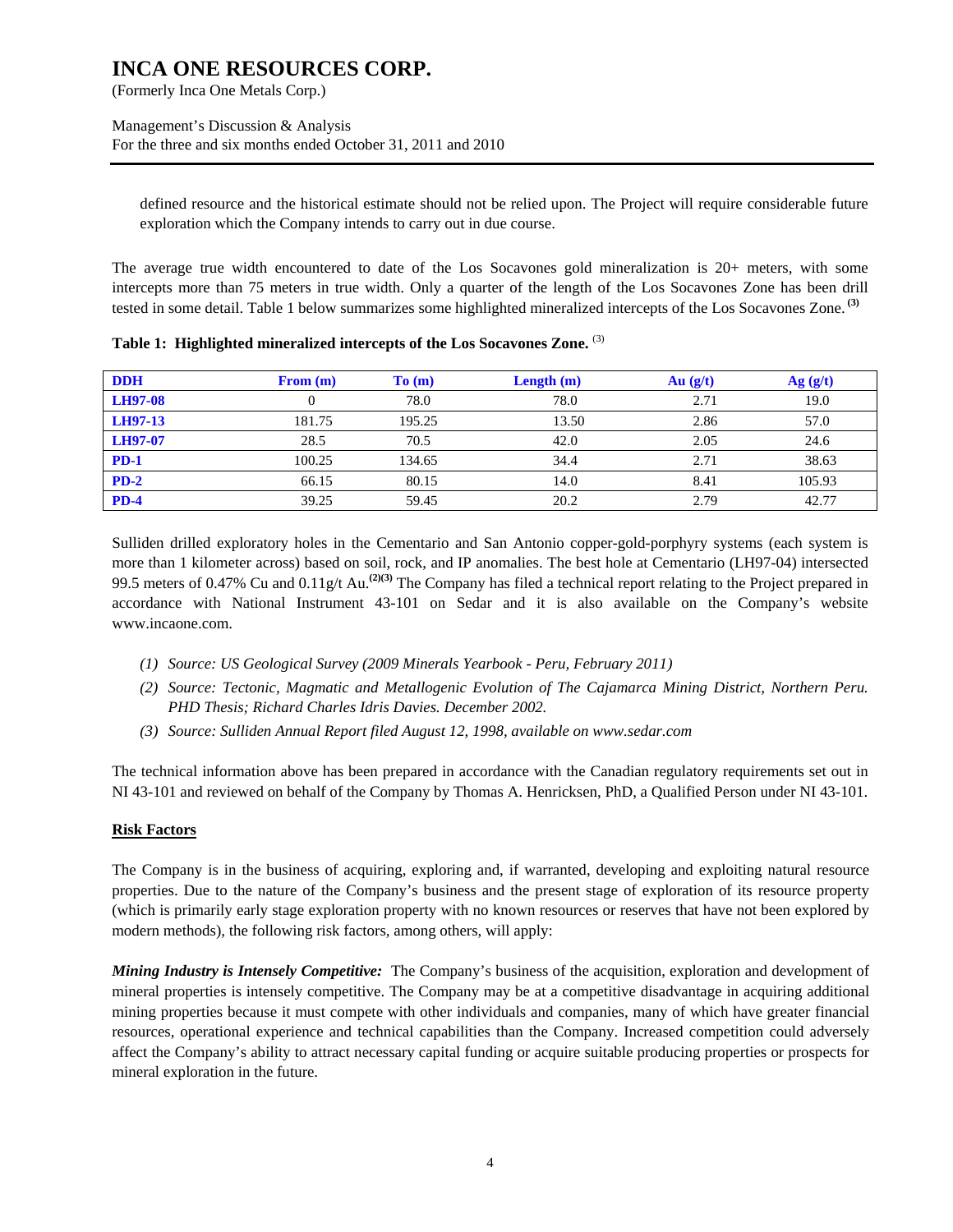(Formerly Inca One Metals Corp.)

Management's Discussion & Analysis For the three and six months ended October 31, 2011 and 2010

*Resource Exploration and Development is Generally a Speculative Business:* Resource exploration and development is a speculative business and involves a high degree of risk, including, among other things, unprofitable efforts resulting not only from the failure to discover mineral deposits but from finding mineral deposits which, though present, are insufficient in size to return a profit from production. The marketability of natural resources that may be acquired or discovered by the Company will be affected by numerous factors beyond the control of the Company. These factors include market fluctuations, the proximity and capacity of natural resource markets, government regulations, including regulations relating to prices, taxes, royalties, land use, importing and exporting of minerals and environmental protection. The exact effect of these factors cannot be accurately predicted, but the combination of these factors may result in the Company not receiving an adequate return on invested capital. The great majority of exploration projects do not result in the discovery of commercially mineable deposits of ore.

*Fluctuation of Metal Prices:* Even if commercial quantities of mineral deposits are discovered by the Company, there is no guarantee that a profitable market will exist for the sale of the metals produced. Factors beyond the control of the Company may affect the marketability of any substances discovered. The prices of various metals have experienced significant movement over short periods of time, and are affected by numerous factors beyond the control of the Company, including international economic and political trends, expectations of inflation, currency exchange fluctuations, interest rates and global or regional consumption patterns, speculative activities and increased production due to improved mining and production methods. The supply of and demand for metals are affected by various factors, including political events, economic conditions and production costs in major producing regions. There can be no assurance that the price of any mineral deposit will be such that its mineral property could be mined at a profit.

*Permits and Licenses:* The operations of the Company will require licenses and permits from various governmental authorities. There can be no assurance that the Company will be able to obtain all necessary licenses and permits that may be required to carry out exploration, development and mining operations at its projects, on reasonable terms or at all. Delays or a failure to obtain such licenses and permits or a failure to comply with the terms of any such licenses and permits that the Company does obtain, could have a material adverse effect on the Company.

*No Assurance of Profitability:* The Company has no history of earnings and, due to the nature of its proposed business, there can be no assurance that the Company will ever be profitable. The Company has not paid dividends on its shares since incorporation and does not anticipate doing so in the foreseeable future. The only present source of funds available to the Company is from the sale of its common shares or, possibly, the sale or optioning of a portion of its interest in its mineral property. Even if the results of exploration are encouraging, the Company may not have sufficient funds to conduct the further exploration that may be necessary to determine whether or not a commercially mineable deposit exists. While the Company may generate additional working capital through further equity offerings or through the sale or possible syndication of its property, there can be no assurance that any such funds will be available on favourable terms, or at all. At present, it is impossible to determine what amounts of additional funds, if any, may be required. Failure to raise such additional capital could put the continued viability of the Company at risk.

*Uninsured or Uninsurable Risks:* Exploration, development and mining operations involve various hazards, including environmental hazards, industrial accidents, metallurgical and other processing problems, unusual or unexpected rock formations, structural cave-ins or slides, flooding, fires, metal losses and periodic interruptions due to inclement or hazardous weather conditions. These risks could result in damage to or destruction of mineral properties, facilities or other property, personal injury, environmental damage, delays in operations, increased cost of operations, monetary losses and possible legal liability. The Company may not be able to obtain insurance to cover these risks at economically feasible premiums or at all. The Company may elect not to insure where premium costs are disproportionate to the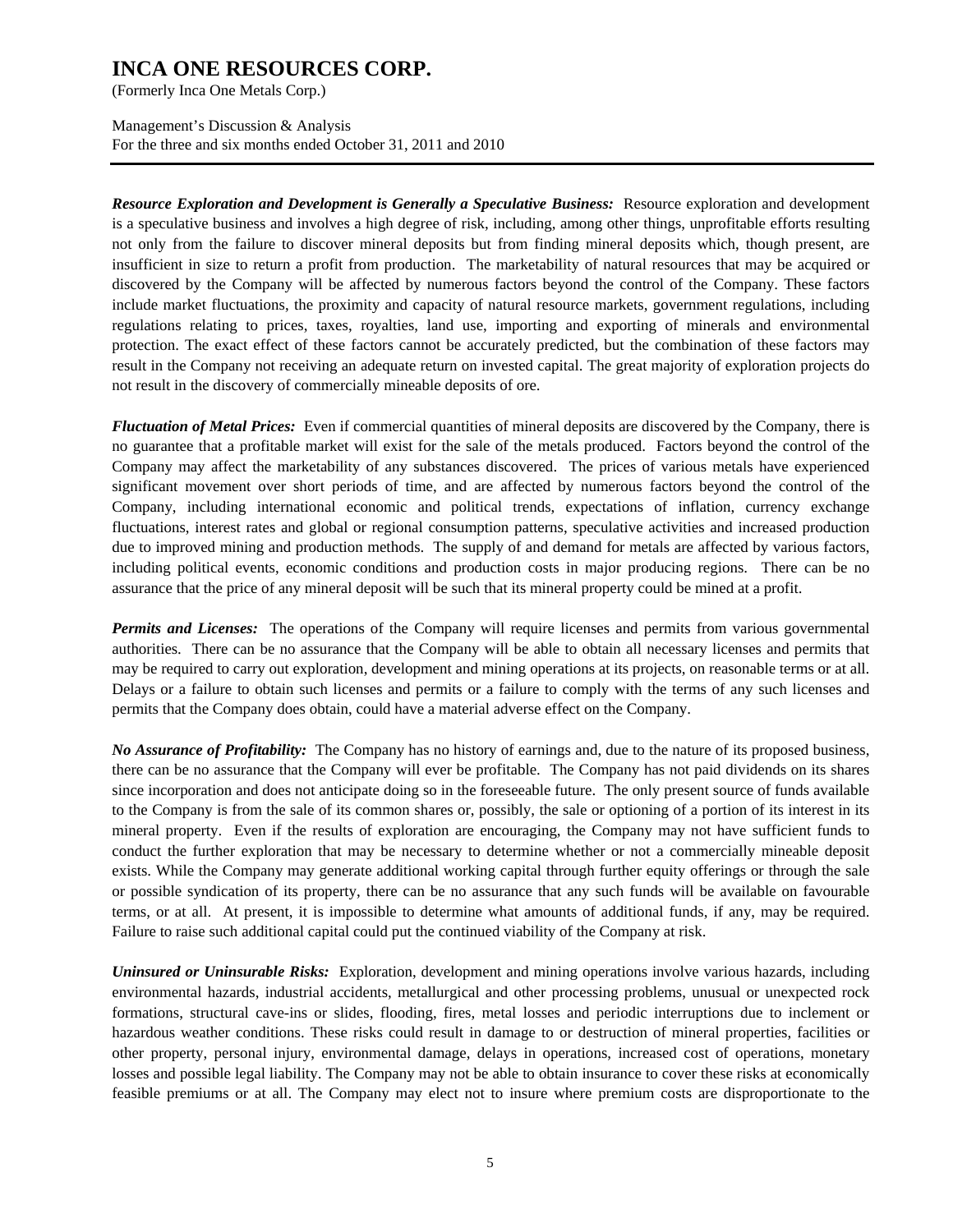(Formerly Inca One Metals Corp.)

Management's Discussion & Analysis For the three and six months ended October 31, 2011 and 2010

Company's perception of the relevant risks. The payment of such insurance premiums and of such liabilities would reduce the funds available for exploration and production activities.

*Government Regulation:* Any exploration, development or mining operations carried on by the Company will be subject to government legislation, policies and controls relating to prospecting, development, production, environmental protection, mining taxes and labour standards. In addition, the profitability of any mining prospect is affected by the market for precious and/or base metals which is influenced by many factors including changing production costs, the supply and demand for metals, the rate of inflation, the inventory of metal producing corporations, the political environment and changes in international investment patterns.

*Environmental Restrictions:* The activities of the Company are subject to environmental regulations promulgated by government agencies in different countries from time to time. Environmental legislation generally provides for restrictions and prohibitions on spills, releases or emissions into the air, discharges into water, management of waste, management of hazardous substances, protection of natural resources, antiquities and endangered species and reclamation of lands disturbed by mining operations. Certain types of operations require the submission and approval of environmental impact assessments. Environmental legislation is evolving in a manner which means stricter standards, and enforcement, fines and penalties for non-compliance are more stringent. Environmental assessments of proposed projects carry a heightened degree of responsibility for companies and directors, officers and employees. The cost of compliance with changes in governmental regulations has a potential to reduce the profitability of operations.

*Dependence Upon Others and Key Personnel:* The success of the Company's operations will depend upon numerous factors, many of which are beyond the Company's control, including (i) the ability to design and carry out appropriate exploration programs on its mineral property; (ii) the ability to produce minerals from any mineral deposits that may be located; (iii) the ability to attract and retain additional key personnel in exploration, marketing, mine development and finance; and (iv) the ability and the operating resources to develop and maintain the property held by the Company. These and other factors will require the use of outside suppliers as well as the talents and efforts of the Company and its consultants and employees. There can be no assurance of success with any or all of these factors on which the Company's operations will depend, or that the Company will be successful in finding and retaining the necessary employees, personnel and/or consultants in order to be able to successfully carry out such activities. This is especially true as the competition for qualified geological, technical and mining personnel and consultants is particularly intense in the current marketplace.

**Share Price Volatility:** In recent years, the securities markets in the United States and Canada have experienced a high level of price and volume volatility, and the market price of securities of many companies, particularly those considered exploration stage companies, have experienced wide fluctuations in price which have not necessarily been related to the operating performance, underlying asset values or prospects of such companies. There can be no assurance that significant fluctuations in the trading price of the Company's common shares will not occur, or that such fluctuations will not materially adversely impact on the Company's ability to raise equity funding without significant dilution to its existing shareholders, or at all.

*Financing Risks*: The Company has limited financial resources, has no source of operating cash flow and has no assurance that additional funding will be available to it for further exploration and development of its projects or to fulfil its obligations under any applicable agreements. Although the Company has been successful in the past in obtaining financing through the sale of equity securities, there can be no assurance that it will be able to obtain adequate financing in the future or that the terms of such financing will be favourable. Failure to obtain such additional financing could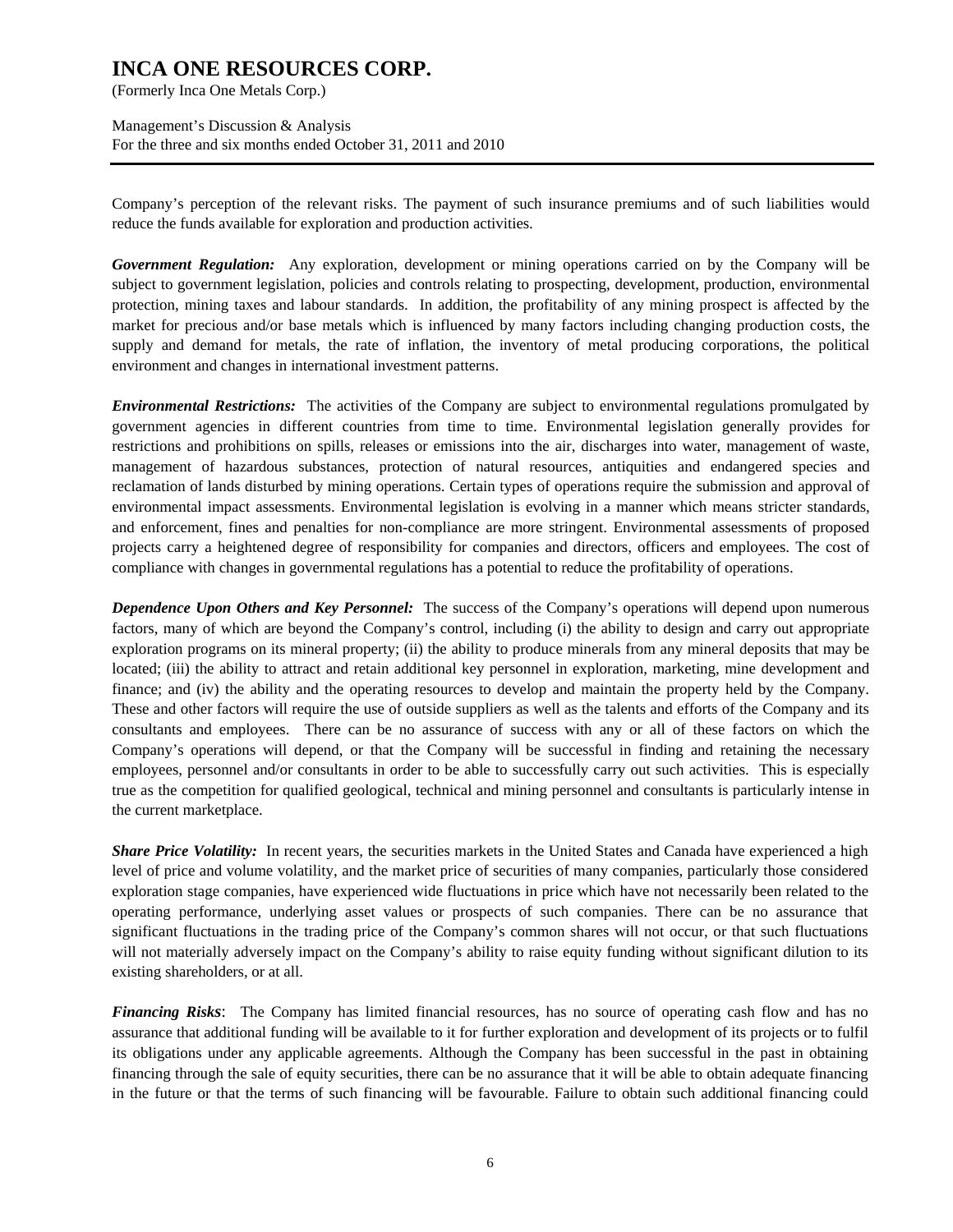(Formerly Inca One Metals Corp.)

Management's Discussion & Analysis For the three and six months ended October 31, 2011 and 2010

result in delay or indefinite postponement of further exploration and development of its projects with the possible loss of such property.

*Insufficient Financial Resources:* The Company does not presently have sufficient financial resources to undertake by itself the exploration and development of all of its planned exploration and development programs. Future property acquisitions and the development of the Company's property will therefore depend upon the Company's ability to obtain financing through the joint venturing of projects, private placement financing, public financing, short or long-term borrowings or other means. There is no assurance that the Company will be successful in obtaining the required financing. Failure to raise the required funds could result in the Company losing, or being required to dispose of, its interest in its property. In particular, failure by the Company to raise the funding necessary to maintain in good standing its various option agreements could result in the loss of its rights to such property.

*Dilution to the Company's existing shareholders:* The Company will require additional equity financing be raised in the future. The Company may issue securities on less than favourable terms to raise sufficient capital to fund its business plan. Any transaction involving the issuance of equity securities or securities convertible into common shares would result in dilution, possibly substantial, to present and prospective holders of common shares.

*Surface Rights and Access:* Although the Company acquires the rights to some or all of the minerals in the ground subject to the tenures that it acquires, or has a right to acquire, in most cases it does not thereby acquire any rights to, or ownership of, the surface to the areas covered by its mineral tenures. In such cases, applicable mining laws usually provide for rights of access to the surface for the purpose of carrying on mining activities, however, the enforcement of such rights can be costly and time consuming. In areas where there are no existing surface rights holders, this does not usually cause a problem, as there are no impediments to surface access. However, in areas where there are local populations or land owners, it is necessary, as a practical matter, to negotiate surface access. There can be no guarantee that, despite having the right at law to access the surface and carry on mining activities, the Company will be able to negotiate a satisfactory agreement with any such existing landowners/occupiers for such access, and therefore it may be unable to carry out mining activities. In addition, in circumstances where such access is denied, or no agreement can be reached, the Company may need to rely on the assistance of local officials or the courts in such jurisdictions.

*Title:* Although the Company has taken steps to verify the title to the mineral property in which it has or has a right to acquire an interest in accordance with industry standards for the current stage of exploration of such property, these procedures do not guarantee title (whether of the Company or of any underlying vendor(s) from whom the Company may be acquiring its interest). Title to mineral properties may be subject to unregistered prior agreements or transfers, and may also be affected by undetected defects or the rights of indigenous peoples.

*Acquisition of Mineral Concessions under Agreements:* The agreement pursuant to which the Company has the right to acquire its property provides that the Company must make a series of cash payments and/or share issuances over certain time periods, expend certain minimum amounts on the exploration of the property or contribute its share of ongoing expenditures. The Company does not presently have the financial resources required to complete all expenditure obligations under its property acquisition agreement over their full term. Failure by the Company to make such payments, issue such shares or make such expenditures in a timely fashion may result in the Company losing its interest in such property. There can be no assurance that the Company will have, or be able to obtain, the necessary financial resources to be able to maintain all of its property agreement in good standing, or to be able to comply with all of its obligations thereunder, with the result that the Company could forfeit its interest in its mineral property.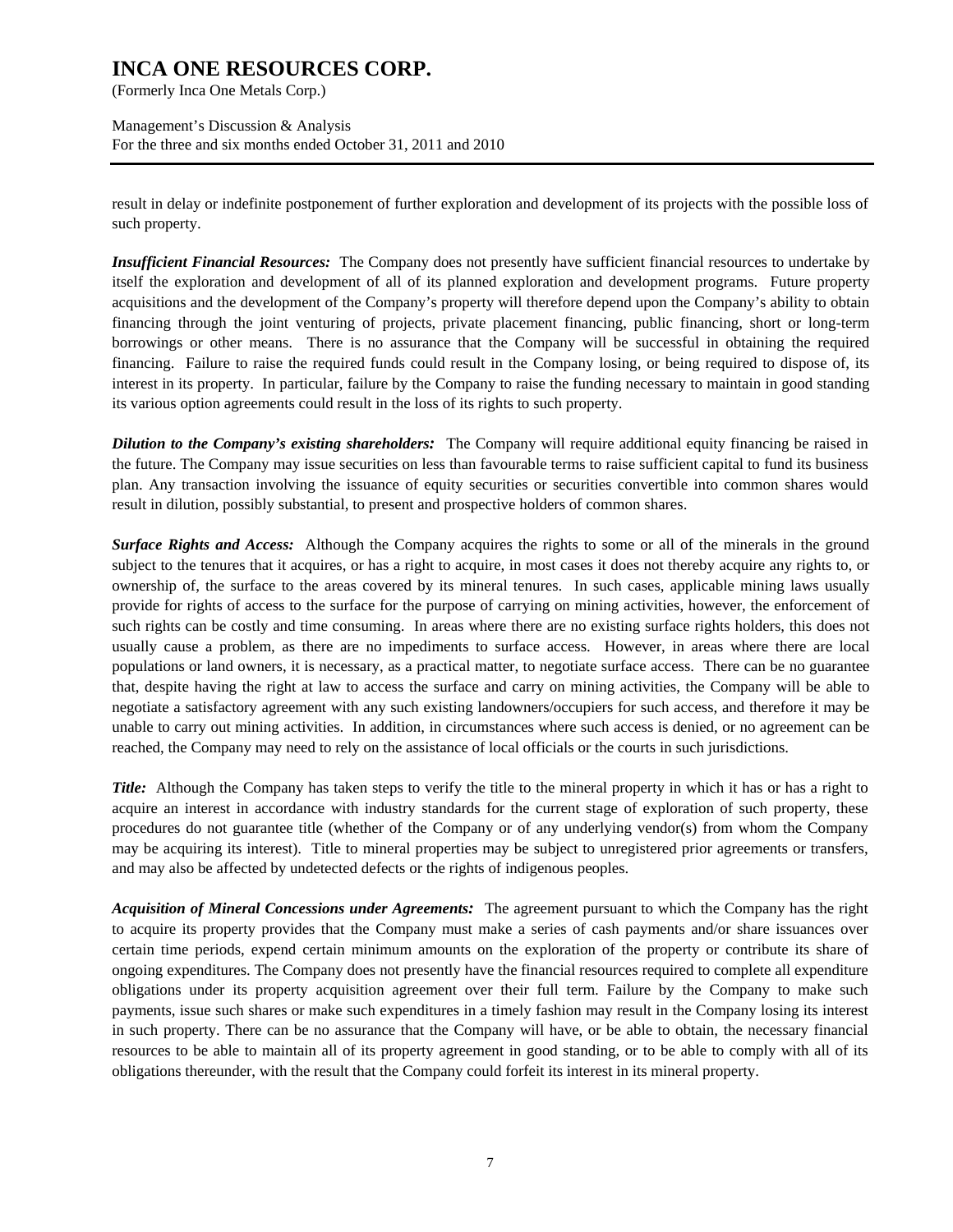(Formerly Inca One Metals Corp.)

Management's Discussion & Analysis For the three and six months ended October 31, 2011 and 2010

#### **Summary of Quarterly Information**

| Quarter ended    | Interest Income | Loss       | Loss per share |
|------------------|-----------------|------------|----------------|
|                  | \$              | \$         | \$             |
|                  |                 |            |                |
| October 31, 2011 | 4,049           | (243,038)  | (0.01)         |
| July 31, 2011    | 1,089           | (389,707)  | (0.02)         |
| April 30, 2011   | 326             | (230,578)  | (0.02)         |
| January 31, 2011 | 479             | (140, 893) | (0.01)         |
| October 31, 2010 | 182             | (71, 596)  | (0.01)         |
| July 31, 2010    |                 | (28, 179)  |                |
| April 30, 2010   |                 | (157, 567) | (0.03)         |
| January 31, 2010 |                 | (58, 954)  | (0.02)         |

The results from operations for the quarters in fiscal 2010 were reported using pre-transition Canadian GAAP. The results for quarters in fiscal 2011 and 2012 were reported using IFRS.

There are no general trends regarding the Company's quarterly results and the variation seen over the quarters is primarily due to the Company's change of business. Since the sale of substantially all of the Company's assets and business operations in September 2008 ("Asset Sale") and throughout the year ended April 30, 2010, the Company's operations have been restricted to sustaining its listing on the NEX and seeking new business opportunities. Management actively began searching for new business opportunities to reactivate the Company and there was an increase in operating expenses as a result of increased corporate activities related to a property acquisition, financings and management changes. This is reflected in the quarter ended April 30, 2010. In September 2010, the Company completed its property acquisition and its listing was transferred to the Exchange as a Tier 2 mining issuer and as a result, general operating costs increased. This accounted for the variation in the Company's net losses for the quarters ended January 31, 2011, April 30, 2011, July 31, 2011 and October 31, 2011.

Quarterly results can also vary significantly depending on whether the Company has abandoned any properties or granted any stock options and these are the factors that account for material variations in the Company's recent quarterly net losses, none of which are predictable. The write-off of resource properties can have a material effect on quarterly results as and when they occur (as, for example in the quarter ended April 30, 2011). The other major factor which can cause a material variation in net loss on a quarterly basis is the grant of stock options due to the resulting share-based payments charges which can be significant when they arise. This can be seen in the quarters ended April 30, 2010, October 31, 2010 and July 31, 2011. The variation in finance income is related solely to the interest earned on funds held by the Company, which is dependent upon the success of the Company in raising the required financing for its activities which will vary with overall market conditions, and is therefore difficult to predict.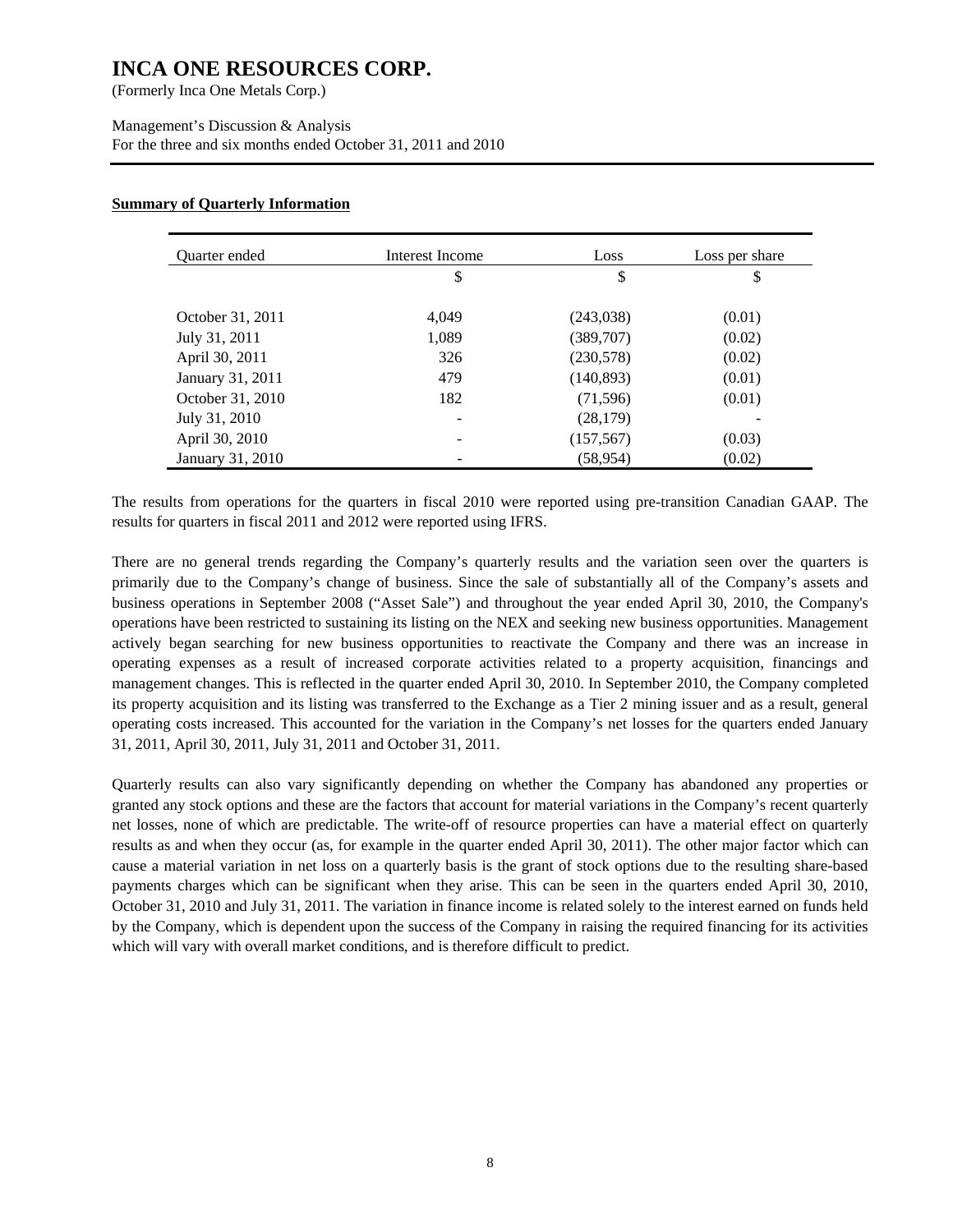(Formerly Inca One Metals Corp.)

Management's Discussion & Analysis For the three and six months ended October 31, 2011 and 2010

#### **Results of Operations**

#### Three months ended October 31, 2011 compared with three months ended October 31, 2010

During the three months ended October 31, 2011, the Company reported a net loss of \$243,038 compared to a net loss of \$71,596 during the three months ended October 31, 2010, representing an increase in loss of \$171,442. The increase in loss was primarily attributable to an increase in general and administrative expenses of \$179,847 as a result of increased corporate activity related to the Company's Project and related transactions. During the three months ended October 31, 2010, the Company was still negotiating the option agreement related to the Project and incurred minimal operating expenses.

During the three months ended October 31, 2011, the Company incurred travel, advertising and promotion of \$55,311, consisting of travel and accommodation related to various trips to Peru, expenses related to a distribution of investment materials and other marketing efforts carried out during the period.

During the three months ended October 31, 2011, the Company recorded share-based compensation of \$78,392 for stock options granted to directors, officers, employees and consultants of the Company to purchase 376,000 shares at \$0.50 per share for a period of ten years expiring May 13, 2021 and 820,000 shares at \$0.43 per share for a period of ten years expiring July 11, 2021. During the three months ended October 31, 2010, the Company recorded share-based compensation of \$27,739 for stock options granted to directors, officers and employees of the Company to purchase 136,000 shares at \$0.22 per share for a period of ten years expiring September 23, 2020.

#### Six months ended October 31, 2011 compared with six months ended October 31, 2010

During the six months ended October 31, 2011, the Company reported a net loss of \$632,745 compared to a net loss of \$99,775 during the six months ended October 31, 2010, representing an increase in loss of \$532,970. The increase in loss was primarily attributable to an increase in general and administrative expenses of \$540,738 as a result of increased corporate activity related to the Company's Project and related transactions. During the six months ended October 31, 2010, the Company's was still negotiating the option agreement related to the Project and incurred minimal operating expenses.

During the six months ended October 31, 2011, the Company incurred travel, advertising and promotion of \$129,492, consisting of travel and accommodation related to various trips to Peru, expenses related to a distribution of investment materials and other marketing efforts carried out during the period.

During the six months ended October 31, 2011, the Company recorded share-based compensation of \$299,636 for stock options granted to directors, officers, employees and consultants of the Company to purchase 376,000 shares at \$0.50 per share for a period of ten years expiring May 13, 2021 and 820,000 shares at \$0.43 per share for a period of ten years expiring July 11, 2021. During the six months ended October 31, 2010, the Company recorded share-based compensation of \$27,739 for stock options granted to directors, officers and employees of the Company to purchase 136,000 shares at \$0.22 per share for a period of ten years expiring September 23, 2020.

### **Liquidity and Capital Resources**

The Company has no revenue generating operations from which it can internally generate funds. The Company has financed its operations and met its capital requirements primarily through the issuance of capital stock by way of private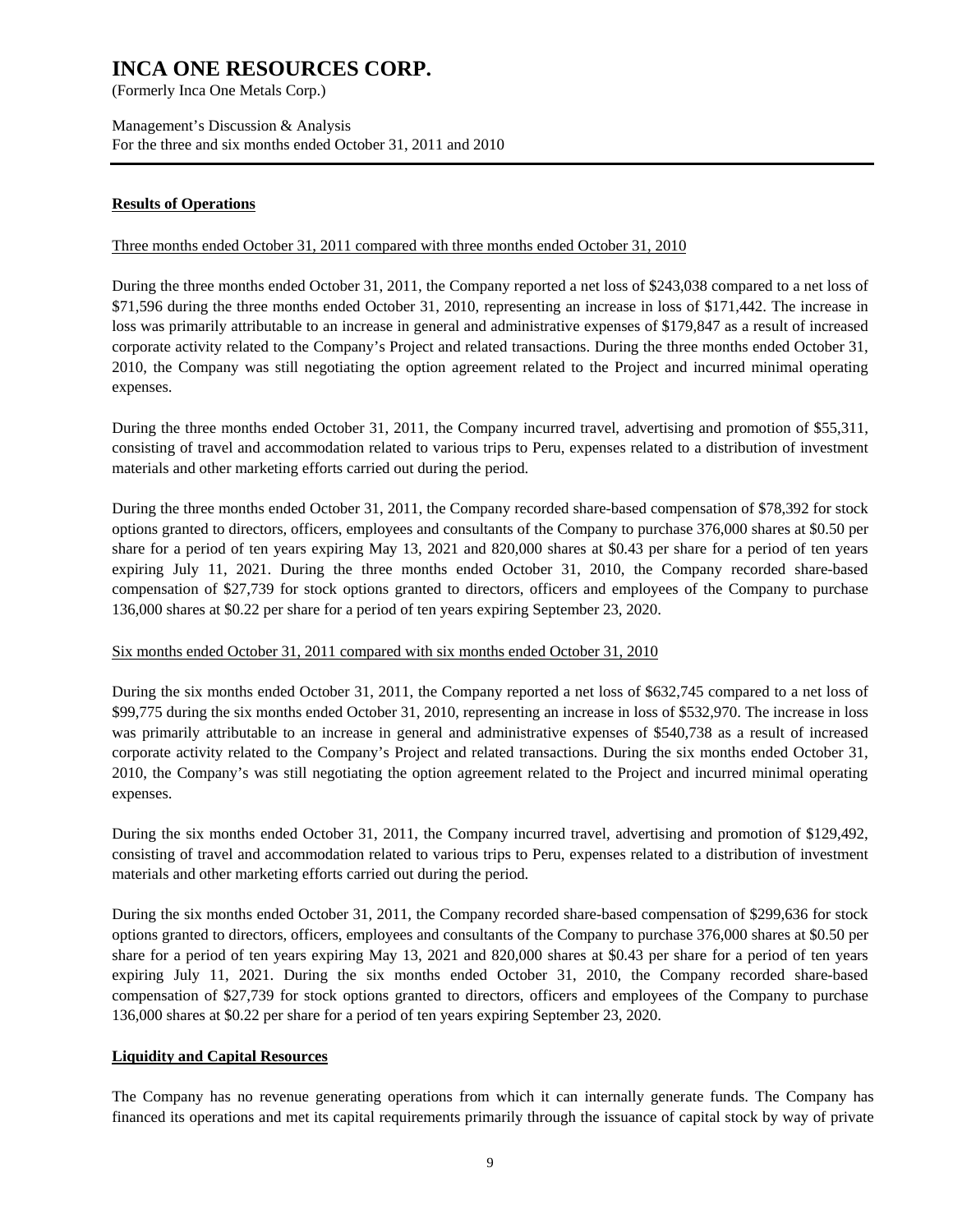(Formerly Inca One Metals Corp.)

Management's Discussion & Analysis For the three and six months ended October 31, 2011 and 2010

placements and the exercise of share purchase warrants previously issued, and from loans from related parties. The Company's main source of liquidity consisted of cash and cash equivalents. As at October 31, 2011, the Company had cash and cash equivalents of \$1,484,486 representing an increase of \$785,633 compared with cash and cash equivalents of \$700,853 at April 30, 2011. The increase in cash resulted mainly from net inflows of cash of \$1,851,518 from private placements and \$95,557 from exercise of warrants offset by net outflows of cash of \$584,694 for operations, \$120,000 for loans repayment, \$449,966 for exploration and evaluation assets expenditures and \$6,782 for purchase of equipment.

The Company reported working capital of \$1,710,986 at October 31, 2011 as compared to working capital of \$554,697 as at April 30, 2011, representing an increase in working capital by \$1,156,289.

Current assets excluding cash at October 31, 2011 consisted of receivables and advances of \$148,538, prepaid expenses and deposits of \$94,597 as compared to receivables and advances of \$44,302 and prepaid expenses and deposits of \$1,200 at April 30, 2011.

During the six months ended October 31, 2011, the Company completed a private placement of 5,000,000 units at \$0.40 per unit for gross proceeds of \$2,000,000. The Company paid \$136,790 and issued 87,750 common shares at a fair value of \$35,100 as finders' fees and incurred \$11,692 regulatory expenses on this private placement.

As at the date of this MD&A, the other source of funds currently potentially available to the Company are through the exercise of its outstanding exercisable options and share purchase warrants (See Summary of Outstanding Share Data – (a) options, (b) warrants). However, there can be no assurance that these outstanding convertible securities will be exercised, particularly if the trading price of the common shares on the Exchange does not exceed, by a material amount and for a reasonable period, the exercise price of such convertible securities at some time prior to their expiry dates.

The Company has not entered into any long-term lease commitments. However, the Company is subject to mineral property commitments as outlined in Note 6 to its unaudited condensed interim consolidated financial statements for the six months ended October 31, 2011.

The Company has prepared a budget for its cash flows and management expects that it has sufficient liquidity to meet its obligations for the next twelve months. The Company will be required to raise additional capital in order to make option payments, incur expenditures to maintain its option to acquire an interest in the Las Huaquillas project and to fund working capital requirements in the long term. Although the Company has previously been successful in raising the funds required for its operations, there can be no assurance that the Company will have sufficient financing to meet its future capital requirements or that additional financing will be available on terms acceptable to the Company in the future.

The Company's overall success will be affected by its current or future business activities. The Company is in the process of acquiring and exploring its interests in a resource property and has not yet determined whether this property contain mineral deposits that are economically recoverable. The recoverability of expenditures incurred to earn an interest in this resource property are dependent upon the existence of economically recoverable reserves, securing and maintaining title and beneficial interest in the property, obtaining necessary financing to explore and develop the property, and upon future profitable production or proceeds from disposition of its resource property. See *"Risk Factors*".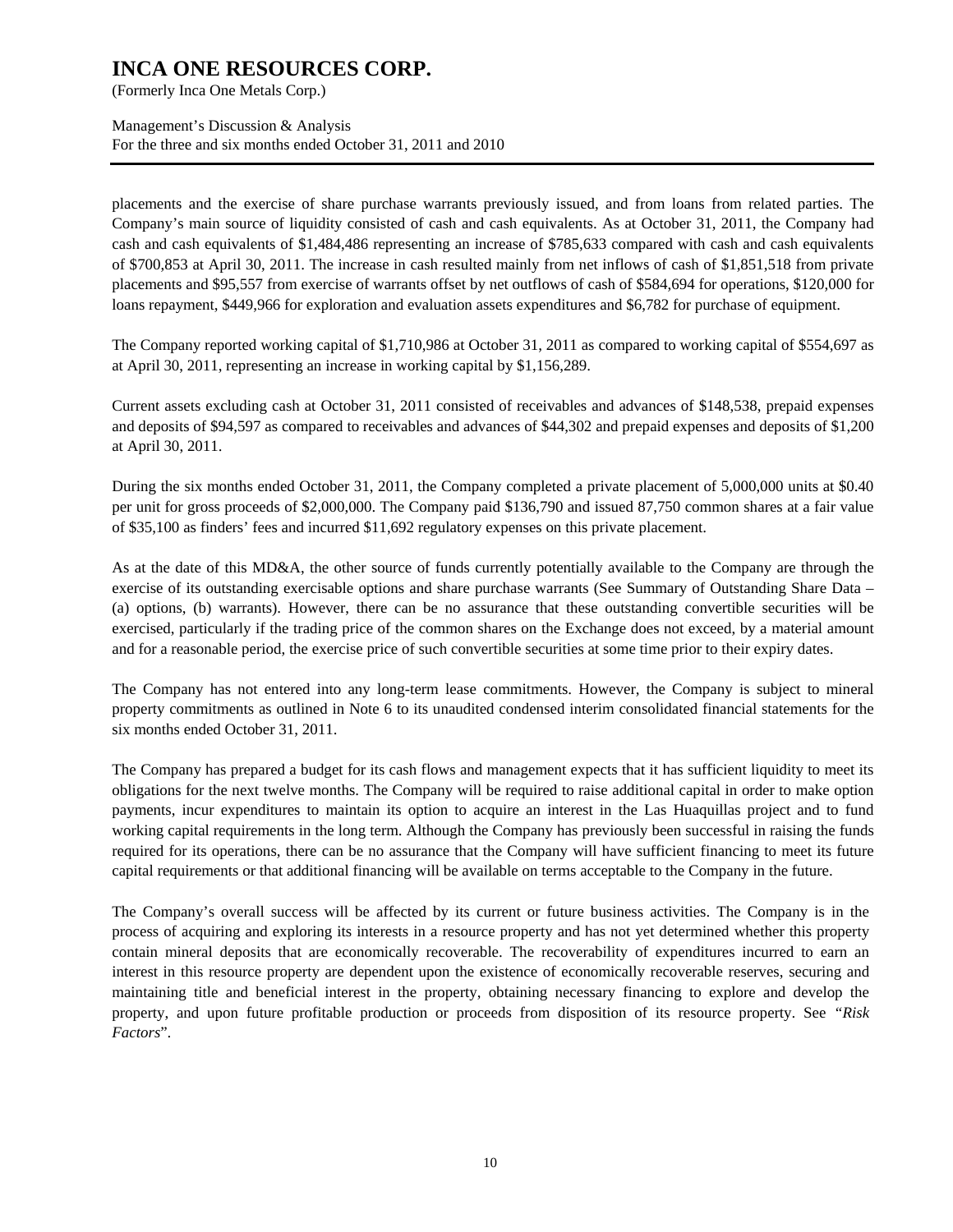(Formerly Inca One Metals Corp.)

Management's Discussion & Analysis For the three and six months ended October 31, 2011 and 2010

#### **Transaction with Related Parties**

The Company has entered into certain transactions with related parties during the three and six months ended October 31, 2011. All transactions with related parties have occurred in the normal course of operations and are measured at the exchange amount, which is the amount of consideration established and agreed upon by the related parties.

A description of the related party transactions is as follows:

| Name and Relationship to                                                                        | Purpose of                                        | Three months             | Three months | Six months    | Six months           |
|-------------------------------------------------------------------------------------------------|---------------------------------------------------|--------------------------|--------------|---------------|----------------------|
| Company                                                                                         | Transaction                                       | ended October            | Ended        | ended October | <b>Ended October</b> |
|                                                                                                 |                                                   | 31, 2011                 | October 31,  | 31, 2011      | 31, 2010             |
|                                                                                                 |                                                   |                          | 2010         |               |                      |
|                                                                                                 |                                                   | \$                       | \$           | \$            | \$                   |
| Ekelly Investments Ltd., a<br>company controlled by a<br>director and officer of the<br>Company | Management fees                                   | 24,000                   | 3,750        | 42,000        | 7,500                |
| James L. Harris Law<br>Corporation, a company<br>controlled by an officer of the<br>Company     | Legal fees and share<br>issue costs               | 2,500                    | 14,553       | 16,182        | 28,443               |
| Remstar Resources Ltd., a<br>company with a common<br>officer                                   | Office, rent and<br>administration <sup>(1)</sup> | 28,100                   | 8,100        | 36,200        | 10,800               |
| Ultra Lithium Inc., a company<br>with a common director and a<br>common officer                 | Rent <sup>(2)</sup>                               | 1,800                    | 1,800        | 3,600         | 2,400                |
| JLHLC Holding Inc., a<br>company controlled by an<br>officer of the Company                     | Interest on loan $(3)$                            | $\overline{\phantom{0}}$ | 1,502        | 493           | 1,502                |

(1) The Company entered into a month-to-month arrangement for the rental of office premises and the provision of accounting, financial reporting and administrative services with Remstar Resources Ltd., a public company related by a common officer.

- (2) The Company entered into a month-to-month arrangement for the rental of office premises with Ultra Lithium Inc., a public company related by a common director and a common officer.
- (3) The Company received a short-term loan from JLHLC Holdings Inc., a company controlled by James Harris, pursuant to a loan agreement dated August 16, 2010. The loan has a term of one year maturing August 31, 2011 and bears interest at 12% per annum. The loan was fully repaid during the six months ended October 31, 2011.

Included in prepaid expenses were rent deposits of \$1,200 (April 30, 2011 - \$1,200) paid to companies having an officer in common.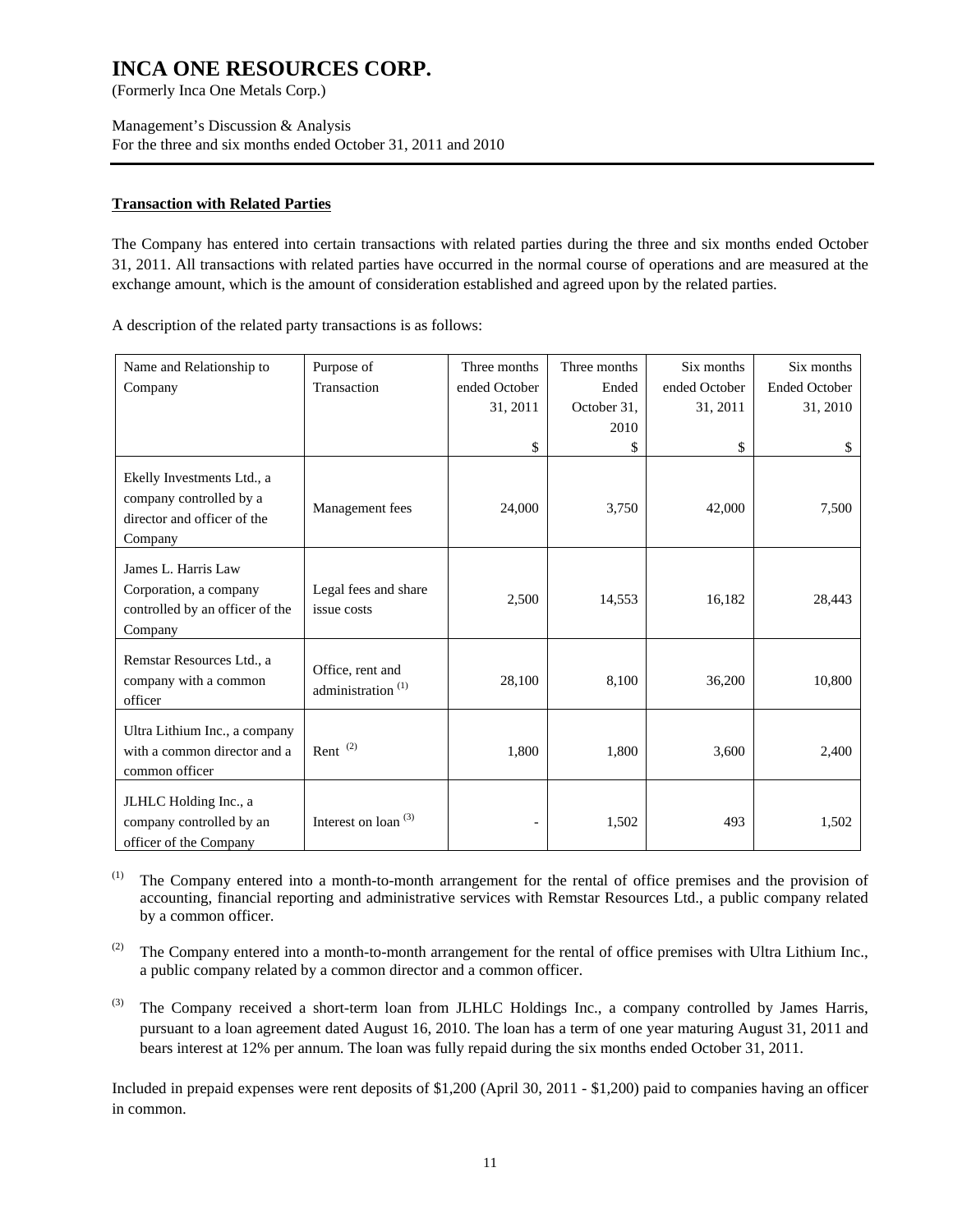(Formerly Inca One Metals Corp.)

Management's Discussion & Analysis For the three and six months ended October 31, 2011 and 2010

Included in accounts payable and accrued liabilities was a legal fee of \$Nil (April 30, 2011 - \$7,627) payable to a company controlled by an officer of the Company.

Included in accounts payable and accrued liabilities was a management fee of \$Nil (April 30, 2011 - \$6,003) payable to a company controlled by an officer of the Company.

### **Critical Accounting Estimates**

The preparation of the Company's consolidated financial statements in conformity with IFRS requires management to make judgments, estimates and assumptions that affect the reported amounts of assets, liabilities and contingent liabilities at the date of the consolidated financial statements and reported amounts of revenues and expenses during the reporting period. Estimates and assumptions are continuously evaluated and are based on management's experience and other factors, including expectations of future events that are believed to be reasonable under the circumstances. However, actual outcomes can differ from these estimates. Revisions to accounting estimates are recognized in the period in which the estimates are revised and in any future periods affected.

Areas requiring a significant degree of estimation and judgment relate to the recoverability of the carrying value of exploration and evaluation assets, fair value measurements for financial instruments and share-based payments and other equity-based payments and the estimated useful life and recoverability of equipment. Actual results may differ from those estimates and judgments.

### **Changes in Accounting Policies including Initial Adoption**

### Adoption of IFRS

The condensed interim consolidated financial statements of the Company have been prepared in accordance with International Accounting Standards ("IAS") 34, "Interim Financial Reporting" and IFRS 1, "First time adoption of International Financial Reporting Standards ("IFRS")" using accounting policies consistent with IFRS as issued by the International Accounting Standards Board ("IASB") and interpretations issued by the IFRS Interpretations Committee ("IFRIC").

The Company adopted IFRS on May 1, 2011, with the conversion date of May 1, 2010 representing the Company's opening IFRS balance sheet. As required by IFRS 1, First-time Adoption of IFRS, the Company will apply the IFRS in effect as at April 30, 2012 on a full retrospective basis, except where permitted or required under an IFRS 1 exemption.

The condensed interim consolidated financial statements do not include all of the information required for full annual financial statements and should be read in conjunction with the audited annual financial statements of the Company as at and for the year ended April 30, 2011 prepared in accordance with Canadian GAAP. The basis of presentation of these condensed interim consolidated financial statements is different to that of the Company's most recent annual financial statements due to the first time adoption of IFRS.

The impact of the conversion from Canadian GAAP to IFRS is explained in note 13 to the Company's condensed interim consolidated financial statements for the three and six months ended October 31, 2011. Note 13 includes reconciliations of the Company's condensed interim consolidated statements of financial position and consolidated statements of loss and comprehensive loss for comparative periods prepared in accordance with Canadian GAAP and as previously reported to those prepared and reported in these unaudited condensed interim consolidated financial statements in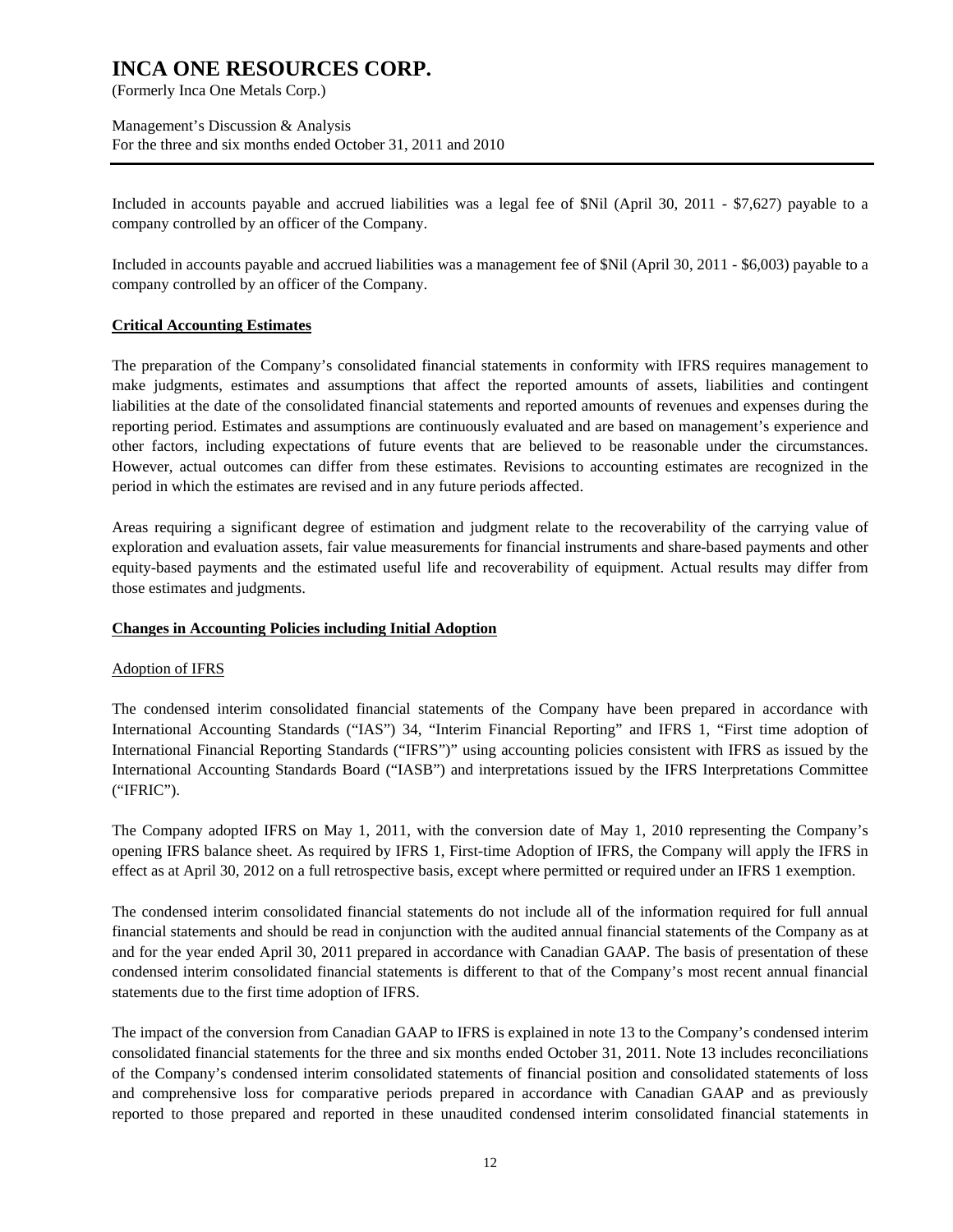(Formerly Inca One Metals Corp.)

Management's Discussion & Analysis For the three and six months ended October 31, 2011 and 2010

accordance with IFRS. The adoption of IFRS had no impact on the Company's statements of loss and comprehensive loss and statements of cash flows.

#### **Recent Accounting Pronouncements**

The following IFRS standards have been recently issued by the International Accounting Standards Board ("IASB"): Amendments to IFRS 7 Financial Instruments: Disclosures, IFRS 9 Financial Instruments, IFRS 10 Financial Statements and IFRS 13 Fair Value Measurement. The Company is assessing the impact of these new standards, but does not expect them to have a significant effect on the financial statements.

a) Amendments to IFRS 7, Financial Instruments: Disclosures

IFRS 7 Financial Instruments: Disclosures ("IFRS 7") was amended by the IASB in October 2010 and provides guidance on identifying transfers of financial assets and continuing involvement in transferred assets for disclosure purposes. The amendments introduce new disclosure requirements for transfers of financial assets including disclosures for financial assets that are not derecognized in their entirety, and for financial assets that are derecognized in their entirety but for which continuing involvement is retained. The amendments are effective for annual periods beginning on or after July 1, 2011.

b) IFRS 9, Financial Instruments

IFRS 9, Financial Instruments ("IFRS 9") was issued by the IASB on November 12, 2009, and will replace IAS 39, Financial Instruments: Recognition and Measurement ("IAS 39"). IFRS 9 uses a single approach to determine whether a financial asset is measured at amortized costs or fair value, replacing the multiple rules in IAS 39. The approach in IFRS 9 is based on how an entity manages its financial instruments in the context of its business model and the contractual cash flow characteristics of the financial assets. The new standard also requires a single impairment method to be used, replacing the multiple impairment methods in IAS 39. IFRS 9 is effective for annual periods beginning on or after January 1, 2013. The Company is currently evaluating the impact of IFRS 9 on its financial statements.

c) IFRS 10, Consolidated Financial Statements

IFRS 10 Financial Statements ("IFRS 10") provides a single model to be applied in the control analysis for all investees, including entities that currently are SPEs in the scope of SIC-12. In addition, the consolidation procedures are carried forward substantially unmodified from IAS 27 (2008). The Company does not expect that the adoption of IFRS 10 will have a material impact on its financial statements.

### d) IFRS 13, Fair Value Measurement

IFRS 13, Fair Value Measurement ("IFRS 13") was issued by the IASB on May 12, 2011. The new standard converges IFRS and US GAAP on how to measure fair value and the related fair value disclosures. The new standard creates a single source of guidance for fair value measurements, where fair value is required or permitted under IFRS, by not changing how fair value is used but how it is measured. The focus will be on an exit price. IFRS 13 is effective for annual periods beginning on or after January 1, 2013, with early adoption permitted.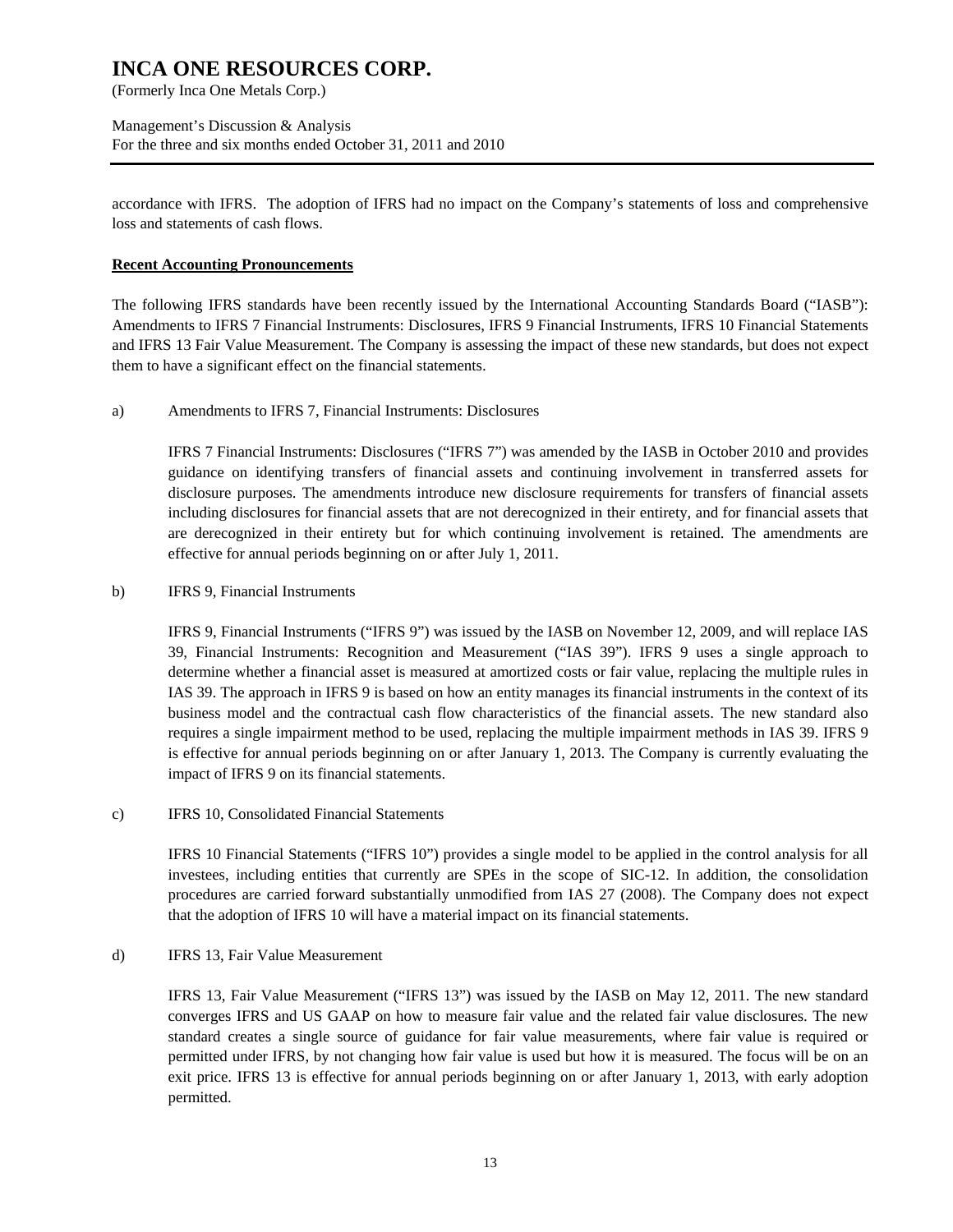(Formerly Inca One Metals Corp.)

Management's Discussion & Analysis For the three and six months ended October 31, 2011 and 2010

#### **Financial Instruments and Other Instruments**

(a) Fair value of financial instruments

As at October 31, 2011, the Company's financial instruments consist of cash and cash equivalents, receivables and advances, accounts payable and accrued liabilities and loans payable. Cash and cash equivalents are classified as fair value through profit and loss and measured at fair value. Receivables and advances are classified as loans and receivables and measured at amortized cost. Accounts payable and accrued liabilities and loans payable are classified as other financial liabilities and are measured at amortized cost. The fair values of these financial instruments approximate their carrying values because of their short term nature and/or the existence of market related interest rates on the instruments. Fair values were obtained by Level 1 hierarchy inputs.

#### (b) Financial instruments risk

The Company is exposed in varying degrees to a variety of financial instrument related to risks. The Board approves and monitors the risk management processes:

(i) Credit risk

Credit risk is the risk of an unexpected loss if a customer or third party to a financial instrument fails to meet its contractual obligations. The Company is subject to credit risk on the cash balances at the bank, its shortterm bank guaranteed investment certificates and receivables and advances. Cash and cash equivalents consisting of Guaranteed Investment Certificates ("GICs") have been invested with Schedule 1 banks or equivalents, with its cash held in Canadian based banking institutions, authorized under the Bank Act to accept deposits, which may be eligible for deposit insurance provided by the Canadian Deposit Insurance Corporation. Receivables and advances consist of harmonized sales tax recoverable, loans and advances receivable and interest receivable.

(ii) Liquidity risk

The Company's approach to managing liquidity is to ensure that it will have sufficient liquidity to settle obligations and liabilities when due. As at October 31, 2011, the Company had cash and cash equivalents of \$1,486,486 to settle current liabilities of \$18,635 which consist of accounts payable that are considered short term and settled within 30 days. The Company believes that it has sufficient capital to meet its requirements for the next twelve months.

- (iii) Market risk
	- (a) Interest rate risk

Interest rate risk is the risk that the fair value or future cash flows of a financial instrument will fluctuate because of changes in market interest rates.

The Company's cash and cash equivalents attract interest at floating rates and have maturities of 90 days or less. A change of 100 basis points in the interest rates would not be material to the financial statements.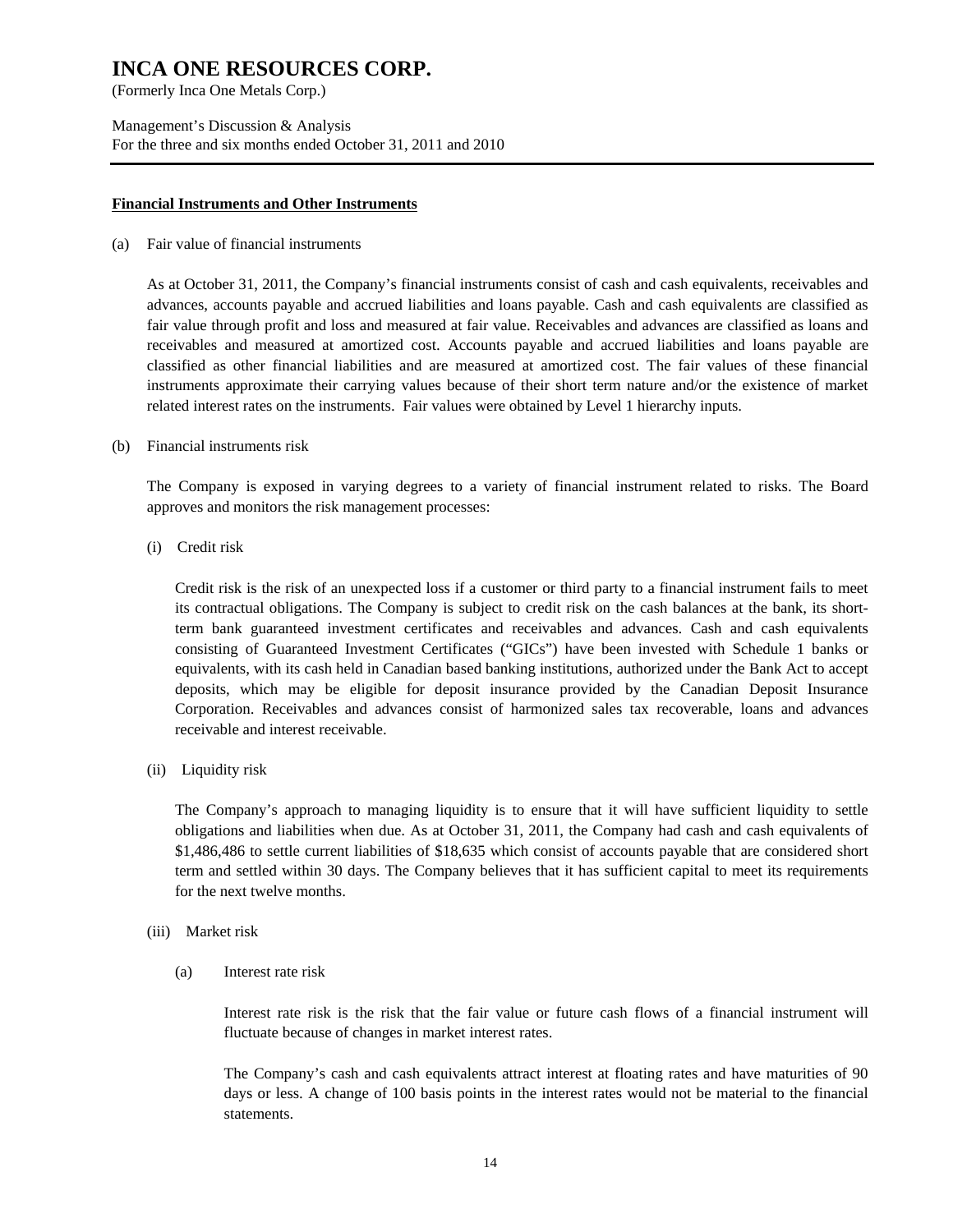(Formerly Inca One Metals Corp.)

### Management's Discussion & Analysis For the three and six months ended October 31, 2011 and 2010

#### (b) Foreign currency risk

Foreign exchange risk is the risk that the fair value of future cash flows of a financial instrument will fluctuate because of the changes in the foreign exchange rates. The Company is exposed to the financial risk related to the fluctuation of foreign exchange rates. The Company holds cash in Canadian, United States and Peruvian currencies in line with forecasted expenditures. The Company's main risk is associated with the fluctuations in the US dollar and the Peruvian New Sol ("Sol") and assets and liabilities are translated based on the foreign currency translation policy described in note 2(d) to the Company's condensed consolidated interim financial statements.

The Company's net exposure to the US dollar and Sol on financial instruments is as follows:

|                              | October 31, 2011  | April 30, 2011 | May 1, 2010 |
|------------------------------|-------------------|----------------|-------------|
|                              | \$                | S              |             |
| US dollar:                   |                   |                |             |
| Cash and cash equivalents    | 35,475            |                |             |
|                              |                   |                |             |
| Sol:                         |                   |                |             |
| Cash and cash equivalents    | 12,609            |                |             |
| Receivables and advances     | 4,482             |                |             |
| Accounts payable and accrued |                   |                |             |
| liabilities                  | (17,093)          |                |             |
| Net Sol                      | $\left( 2\right)$ |                |             |
|                              |                   |                |             |

The Company has determined that an effect of a 10% increase or decrease in the US dollar and Sol against the Canadian dollar on financial assets and liabilities as at October 31, 2011, including cash and cash equivalents denominated in US dollars and Sol, would result in an insignificant change to the net loss and comprehensive loss for the six months ended October 31, 2011. At October 31, 2011, the Company had no hedging agreements in place with respect to foreign exchange rates.

(c) Commodity price risk

Commodity price risk is the risk of financial loss resulting from movements in the price of the Company's commodity inputs and outputs. The Company's risk relates primarily to the expected output to be produced at its resource properties described in Note 6 to its interim consolidated financial statements from which production is not expected in the near future.

### **Internal Control over Financial Reporting**

Internal control over financial reporting is a process designed to provide reasonable assurance regarding the reliability of financial reporting and the preparation of financial statements for external purposes in accordance with IFRS. The Chief Executive Officer and Chief Financial Officer have concluded that there have been no changes in the Company's internal control over financial reporting during the six months ended October 31, 2011 that have materially affected, or are reasonably likely to materially affect the Company's internal control over financial reporting. As of October 31, 2011, the Company's internal control over financial reporting was effective.